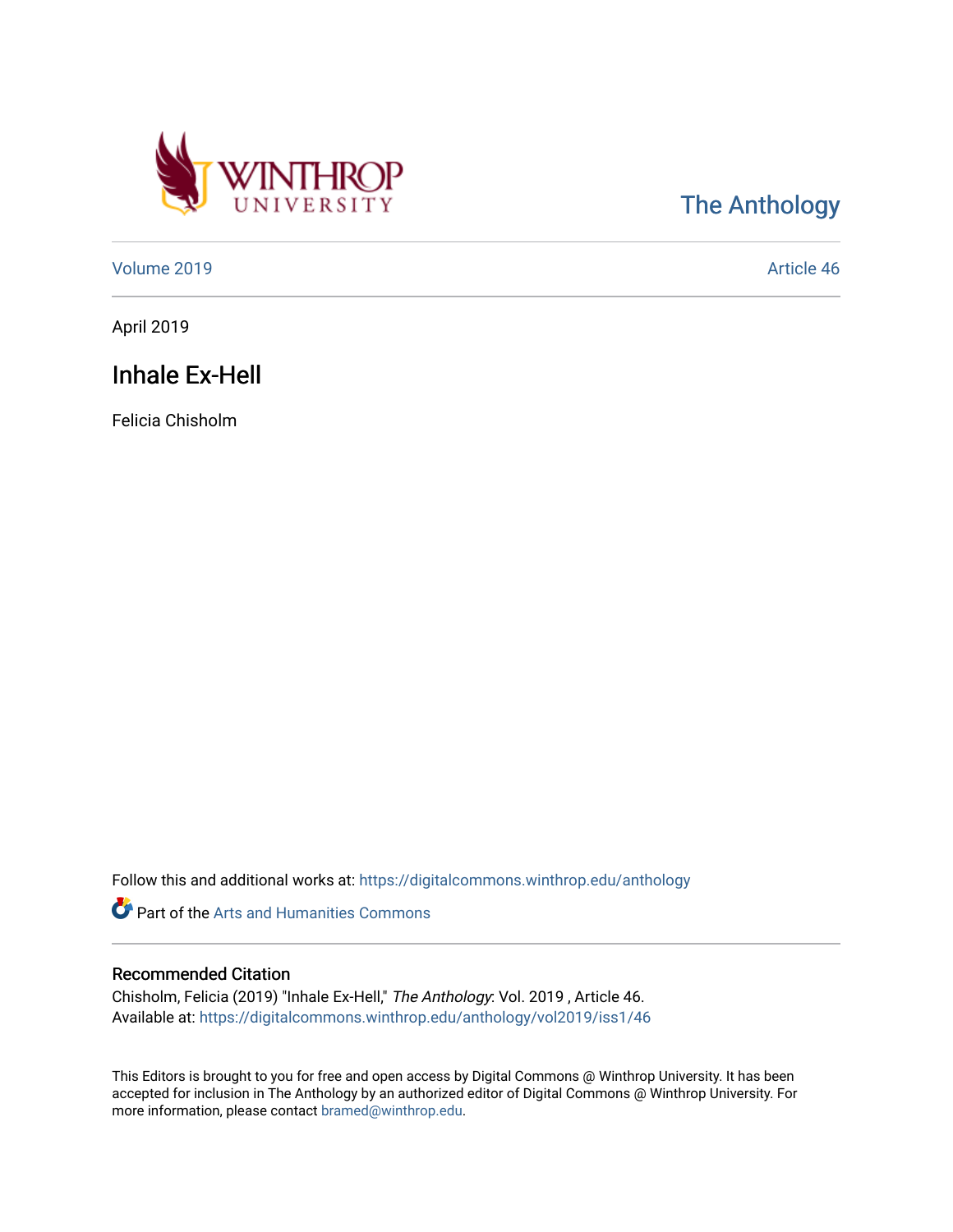## **65**hthology 2019 Staff

 Felicia Chisholm is a native of Chester, South Carolina and graduated from Winthrop in 2017 with a Bachelor's in English. She is currently interning at Nation Ford High School in Fort Mill, South

Carolina, and she will be receiving her Master's in Teaching this May. Her poem, "Slow Death," was published in the anthology, *South Carolina's Best Emerging Poets*, and in her words, she is "thoroughly astonished and grateful!" She enjoys music, kickboxing, travel (especially after studying abroad in Italy), trying new recipes, reading, yoga, and writing poetry--just to name a few. She is most passionate about social justice issues and promoting inquiry-based learning in high school students. In a nutshell, she describes her interactions with other human beings thusly: "Because there's always so much to say, I often